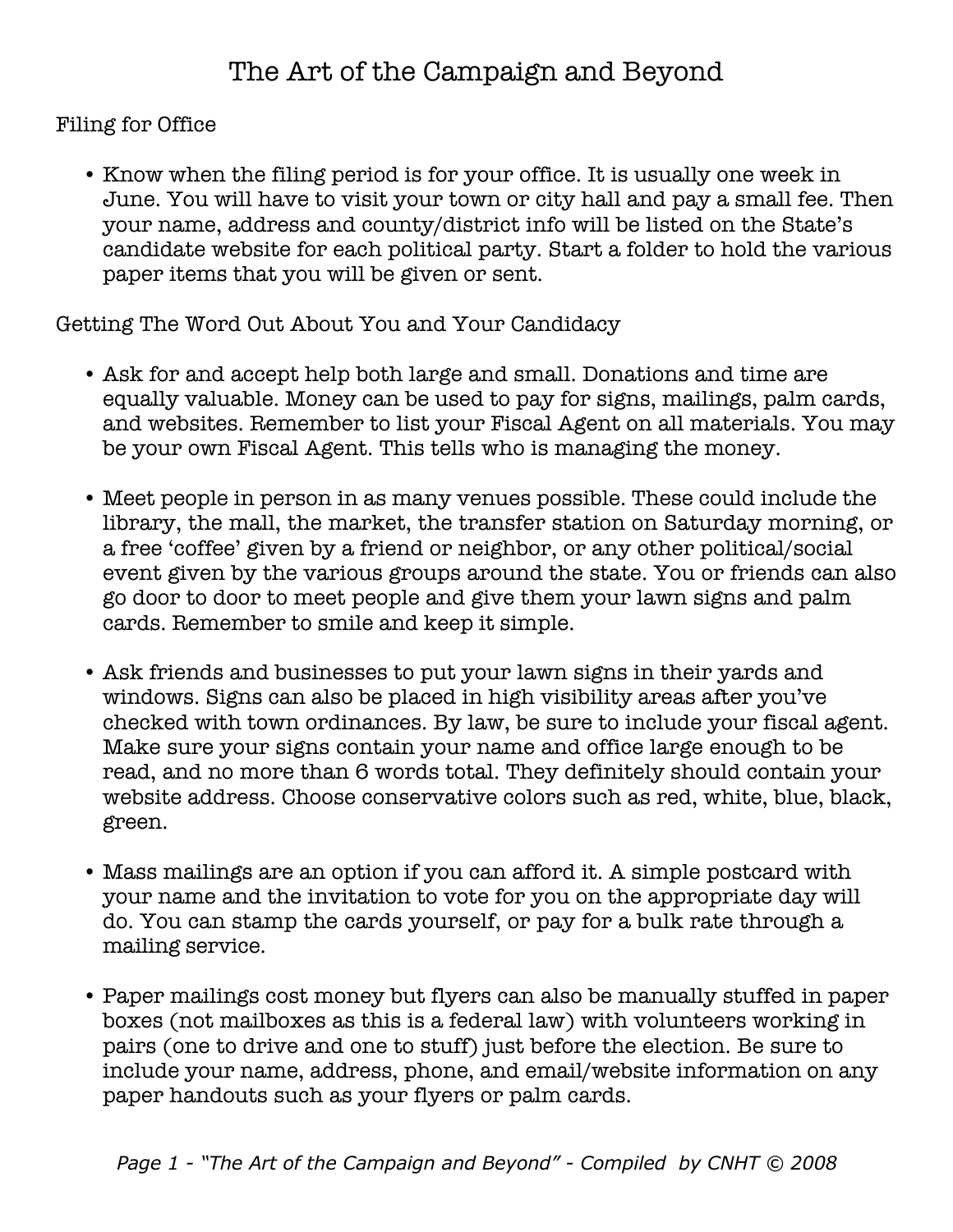- Phone banks can be manned by volunteers who can make direct calls to likely voters. You can often obtain a list of the most likely voters from the your state party headquarters for a fee.
- Radio and television can also give visibility. There are many micro-stations that would be happy to interview you, and most towns have a public access station upon which you can appear. These audio and video files can then be posted on your website.
- Debates are often sponsored by groups like the Men's Club or political groups. If you participate, be prepared by having practice sessions ahead of time with friends and colleagues. Whenever you don't know the answer to something you are asked at any time, just say so, but offer to research the issue and get back to the person doing the asking.
- Websites can contain as much information as you wish on yourself, the issues, your positions, and documentation supporting your positions as well as provide for feedback and questions from the public and a place to sign up for your mailing list. You can also list endorsements and where and when you will be meeting the public. Make sure your website is listed on your signage and on all your paper materials and is mentioned when you talk to people. A website can be updated immediately for last minute calendar items.
- Email lists can be used if they are collected ahead of time with permission. You can create an email list from your website by allowing people to sign up. You can also post on town and state web forums where discussions are taking place.
- Letters to the Editor should be written by supporters and sent out to all the appropriate newspapers. You can list those newspapers on your website as well.
- Fundraising has limits so check with your area on how much money you can raise legally. Some reporting may be necessary so be sure to file all the proper information with the State of NH. More info on this will be among the papers given to you when you file.
- Endorsements can be gained by simply filling out the numerous forms that will be sent to you from various groups around the State. Some will be partisan groups that will give you a blanket endorsement based on your support for their positions and some will be single-issue groups regarding such things as taxes, education, gambling, abortion, gay rights, or the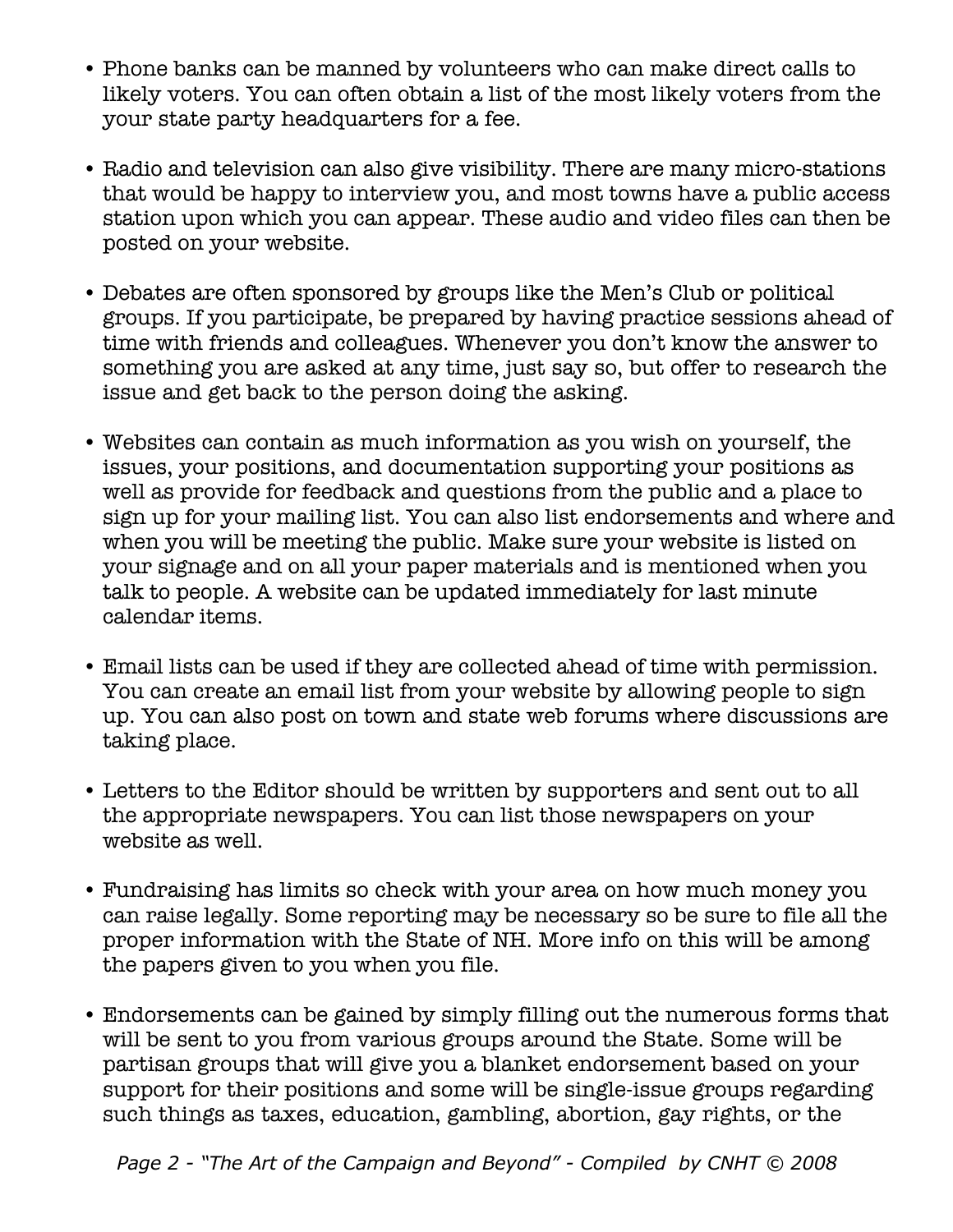right to keep and bear arms. Some groups may ask you to sign a singleissue Pledge, such as CNHT's anti-broadbased tax pledge for the State of NH. Choose those that are most important to you and follow up by posting the results to your website.

• Beware of violating "COMPELLED SPEECH" laws which state that a public employee may not use his or her employer's money, time, or materials or contacts to influence political decisions. The law states:

659:44-a Electioneering by Public Employees.

\_ No public employee, as defined in RSA 273-A:1, IX, shall electioneer while in the performance of his or her official duties or use government property, including, but not limited to, telephones, facsimile machines, vehicles, and computers, for electioneering. For the purposes of this section, "electioneer" means to act in any way specifically designed to influence the vote of a voter on any question or office. Any person who violates this section shall be guilty of a misdemeanor.

RSA 273-A:1, IX and X read as follows:

IX. "Public employee" means any person employed by a public employer except:

\_ (a) Persons elected by popular vote;

\_ (b) Persons appointed to office by the chief executive or legislative body of the public employer;

\_ (c) Persons whose duties imply a confidential relationship to the public employer; or

\_ (d) Persons in a probationary or temporary status, or employed seasonally, irregularly or on call. For the purposes of this chapter, however, no employee shall be determined to be in a probationary status who shall have been employed for more than 12 months or who has an individual contract with his employer, nor shall any employee be determined to be in a temporary status solely by reason of the source of funding of the position in which he is employed.

\_ X. "Public employer" means the state and any political subdivision thereof, the judicial branch of the state, any quasi-public corporation, council, commission, agency or authority, and the state university system.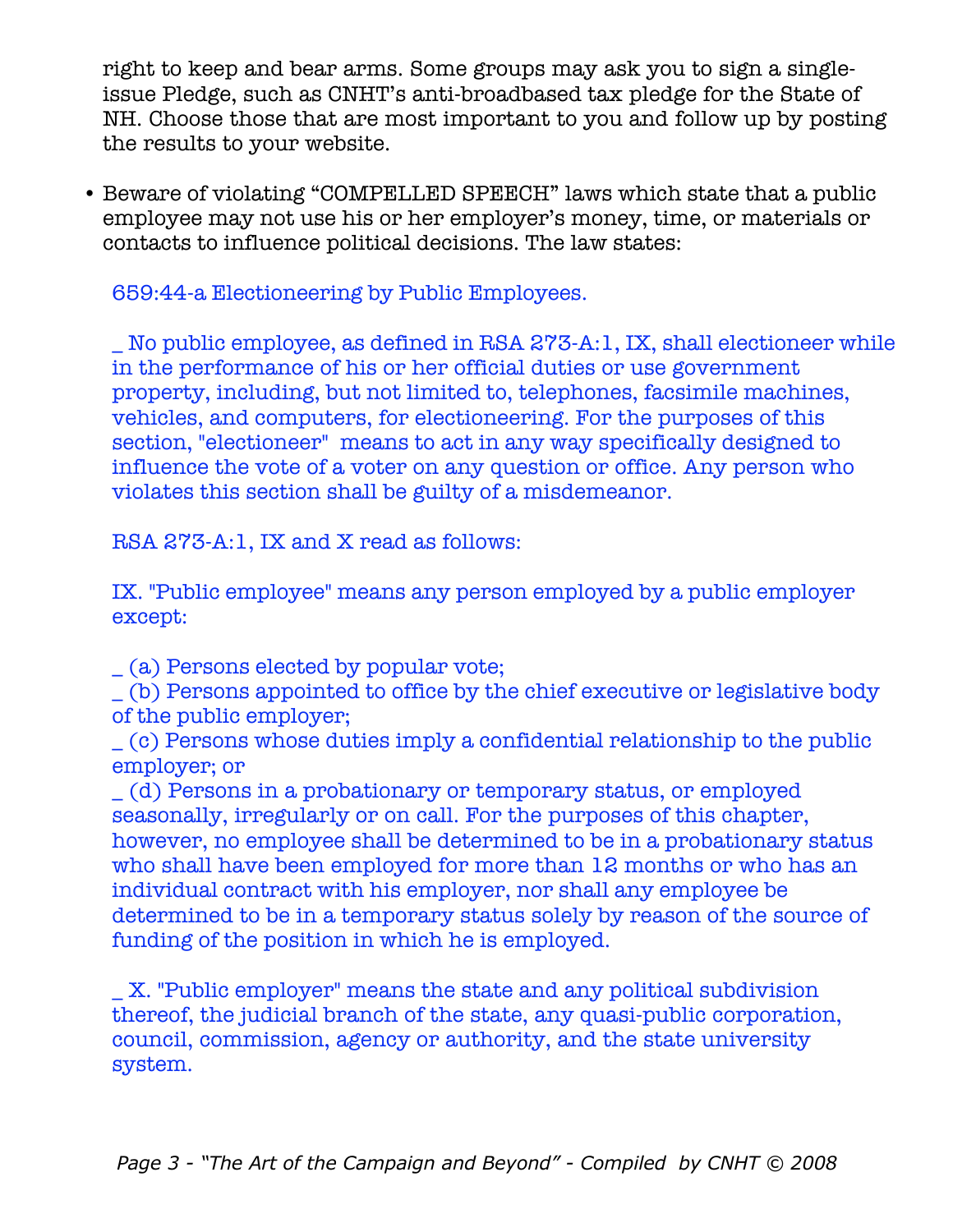## Officeholders (State) Information

Publications you will need:

- Redbook Information about all the elections for your district and how many votes they were won by. You can go to your town library to order it or get it from the Secretary of State.
- Bluebook Useful because it gives a blurb of each House Rep with information about them including a photo. This book is privately produced. Phone orders can be placed at 603.880.5300 or email orders at neinfo@aol.com. The price on the form is \$45.00 but depending on the time of year, may be had for less. Most of this information can be found online at each legislator's State website.
- Blackbook This book is the "Manual of the [insert current term dates] NH General Court". If you win the primary you need to get one of these. They are hard to come by. They are usually for sale at the House Clerk's Office. It has all the committees listed where people testify and Reps listen for or against legislation. House Rules and Senate Rules are also included. It explains information such as how the clerk is appointed, who is the Vice Chair. The first order of business on a day to day basis is the prayer then The Pledge of Allegiance. Also talks about procedure as to when/where bills have to be on the schedule. You can serve only on two 'standing' committees but other than that can serve on more. This book needs to be studied from cover to cover and some of the information is online.
- Maroon Book This is a 319-page book that contains all the current election laws and can be picked up in the Secretary of State's Office.

Did You Know? Other Tidbits...

- You are automatically elected to your County Delegation if you are elected.
- They have a list of committees also on which you might serve. This is the legislature of the County.
- There are no consequences for not showing up at a session but you should make sure you get excused by calling up the speaker's office to let him know it's personal or you are swamped at work.
- If you can't make a committee call your chairman.

*Page 4 - "The Art of the Campaign and Beyond" - Compiled by CNHT © 2008*